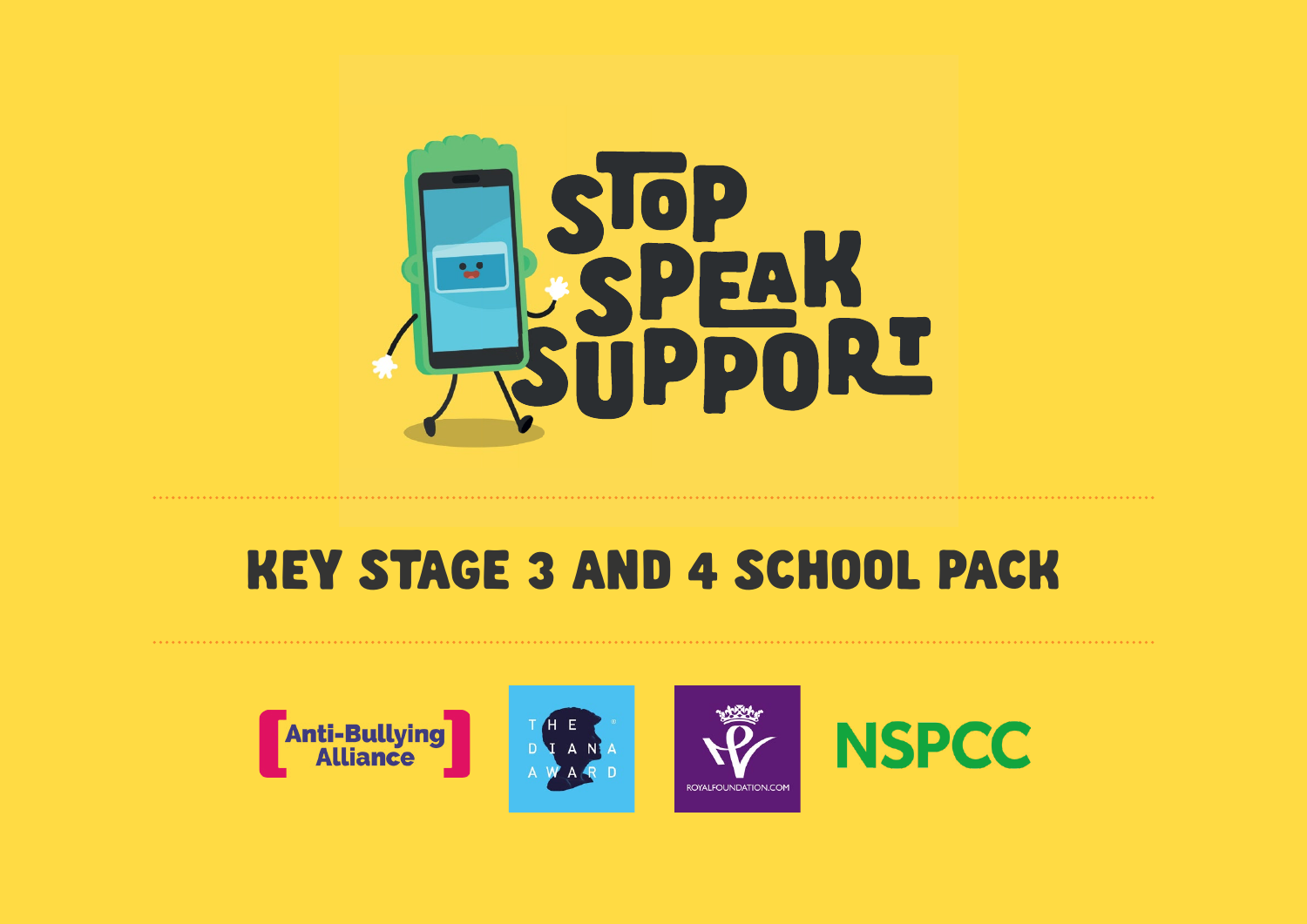This guidance has been design to support schools to deliver The Royal Foundation's Taskforce on the Prevention of Cyberbullying's campaign aimed at bystanders of online bullying called: Stop, Speak, Support.

The aim of the campaign is to change the behaviour of young people who are 'bystanders' to online bullying and give them information and support. The campaign is aimed at 11-16 year olds.

The Anti-Bullying Alliance, NSPCC and Diana Award have worked have developed these materials to support introducing the campaign to pupils in schools.

This will help you to encourage young people to think twice about how they respond to cyberbullying and is aimed to be a starter message. You can then access other resources from across the anti-bullying sector at the end of this pack to help you continue to bring your anti-cyberbullying strategy to life.

The campaign was developed with young people for young people over the last 18 months and we hope you find it useful.

## INTRODUCTION

## CONTENTS

- **Introduction**
- **Activity ideas**
- Activity content
- Links to further cyberbullying resources
- About the organisations involved







#### PLEASE DO SHARE YOUR EXPERIENCE WITH US ON SOCIAL MEDIA: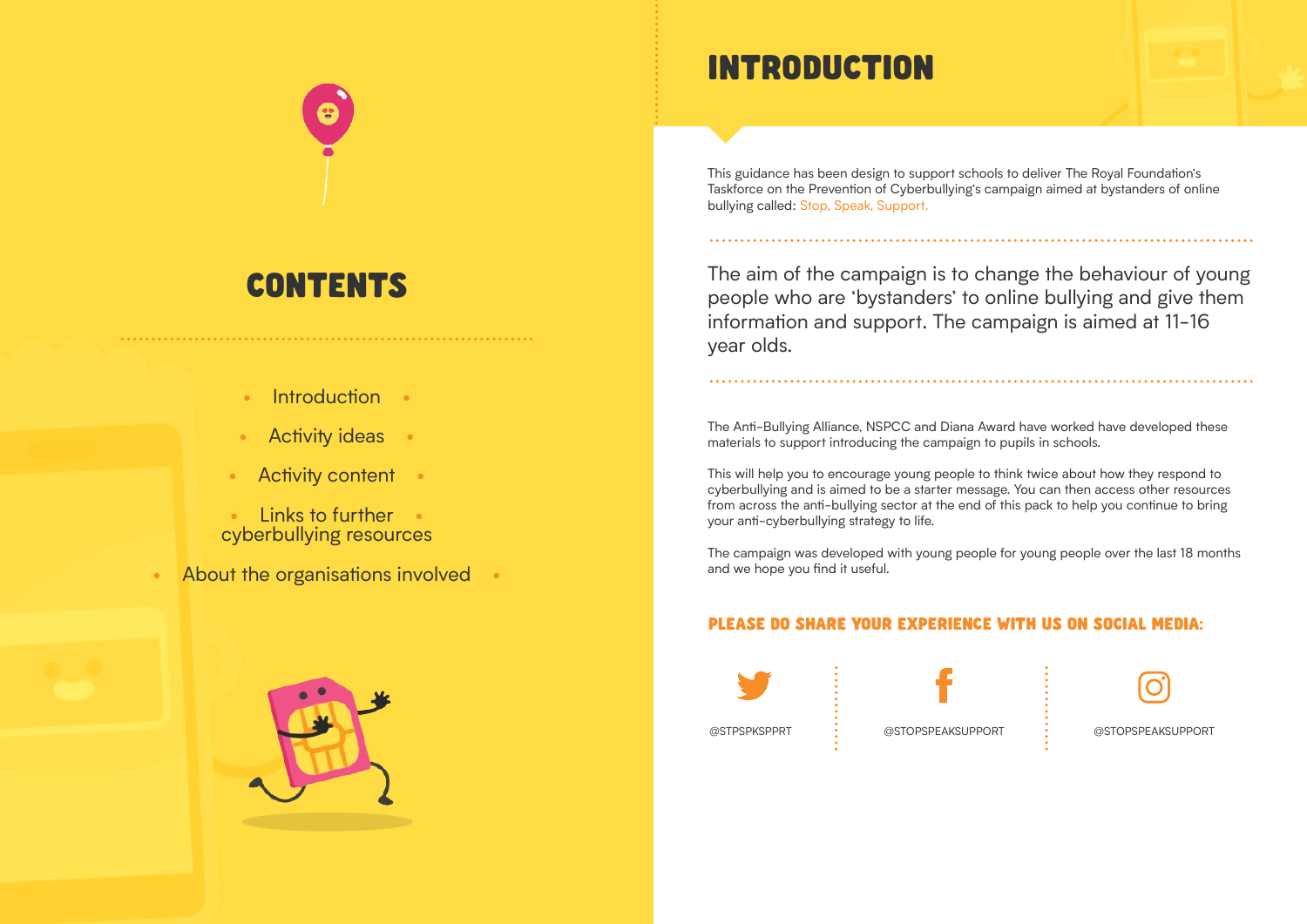These ideas could be used in a lesson, assembly or with your school council depending on the allotted time you have and how you would like to use them. Don't forget to look and see how you could factor it into the many other resources listed at the end of this pack or into your wider e-safety activity within school.

The session should take roughly 45 mins - 60 minutes but you may also like to think about splitting up the activities into smaller sessions depending on your group.

#### LEARNING OBJECTIVES

- (https://youtu.be/RGcLa-vyxVQ) Be prepared to show this video to pupils. We advise that you ensure the content is appropriate for your pupils by viewing the clip before delivering these activities. We also recommend you view content on external links in advance of sharing these with young people, as we are unable to accept responsibility for content, which may change, move or become unavailable without our knowledge.
- Make sure you know your Anti-Bullying Policy details and are able to share with children what they should do if they are worried about anything or worried about bullying.

## STOP · SPEAK · SUPPORT

- To encourage pupils who may not already be on social media sites to be prepared to be good digital citizens
- To equip pupils with the skills to know what they should do if they encounter bullying online.

#### LEARNING OUTCOMES

- Pupils will be able to describe what cyberbullying is
- Pupils will be able to tell you about the Stop, Speak, Support strategy and campaign and understand how to be good digital citizens
- Pupils will know how to respond to any bullying they see online.
- Pupils know who they can talk to if they see or experience online bullying.

#### PREPARATION AND MATERIALS NEEDED





## ACTIVITY IDEAS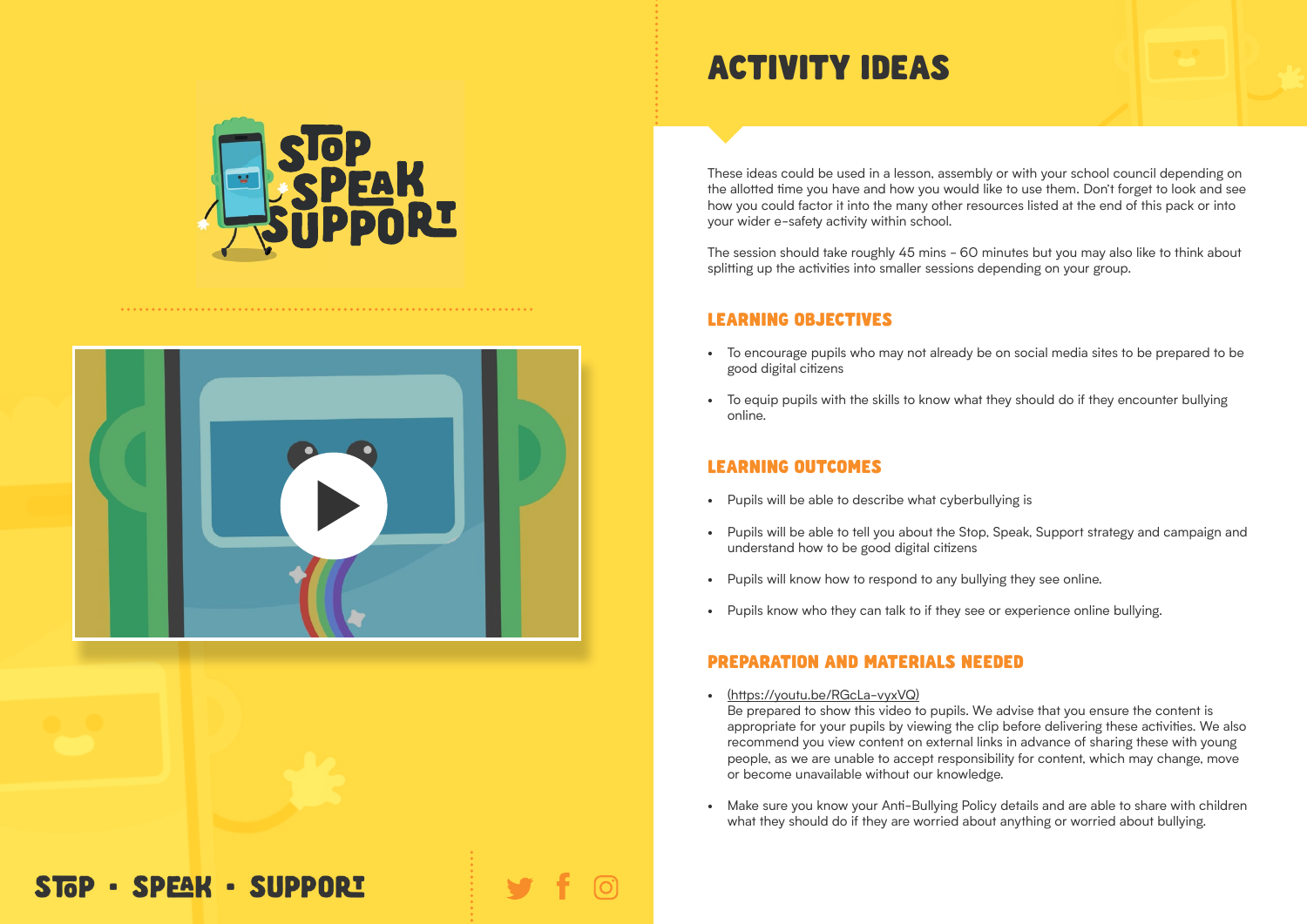



Ask the group to brain storm the ways they use the internet at the moment. For example they might say they watch videos on YouTube, look on different sites for homework and some might be on social media sites already even though they are under the age of 13. Whilst the age of most of the social media sites is over 13, we know children do not always follow this. Having an open discussion where pupils will not be in trouble but rather advised is important to ensuring you are able to keep open channels of communication.

Ask the group if they know what cyberbullying is and to give examples – this will help to gauge the level of knowledge in the classroom.

> For example, in the comments sections of YouTube videos or on Twitter comments etc.

## BYSTANDER VS. UPSTANDER  $\sim$  10-15 min

Discuss as a group 'what a bystander is' and how someone could become an upstander:

### **BYSTANDER**

Take the following scenarios to the group and ask them if they are 'bystander' or 'upstander' scenarios. You could ask the group to physically move from one side of the room to the other. Take turns asking the students to explain why they chose the one or the other.

Explain to the group that you are showing them a video about how to be an upstander online. Show the 60 second video to the group. You might even want to show it to them again.

The video has three main messages:

## STOP 2. SPEAK 3. SUPPORI



Ask whether there are bystanders and upstanders online?

Someone who is around, not involved in bullying but knows it's going on and / or sees it happening

#### SCENARIO - 1

Janine is gaming and hears someone one day telling another person to 'go kill themselves'. This happens every time the person logs on. She just signs off when he signs on.

#### SCENARIO - 2

Ade posts a derogatory picture of Tom on Instagram. Lots of people like the picture and are posting mean comments underneath it. Sami sees this and reports it to Instagram.

#### SCENARIO - 3

Ava sees that Isaac has been subjected to lots of tweets all making 'jokes' about the way he answered a question at school. Ava sends Isaac a message to say that she thinks he's great and to ask if he's ok.

#### SCENARIO - 4

Simrin is hanging out with his friends after school and they start sending nasty WhatsApp messages to one of his classmates. Simrin doesn't feel comfortable about it but he doesn't say anything.







#### UPSTANDER

Someone who helps the person being bullied. This might be by reporting it to the teacher, asking if they're alright after the incident or, if it's safe and won't escalate the situation, saying they don't think it should be happening.



STOP · SPEAK · SUPPORT

## ACTIVITY CONTENT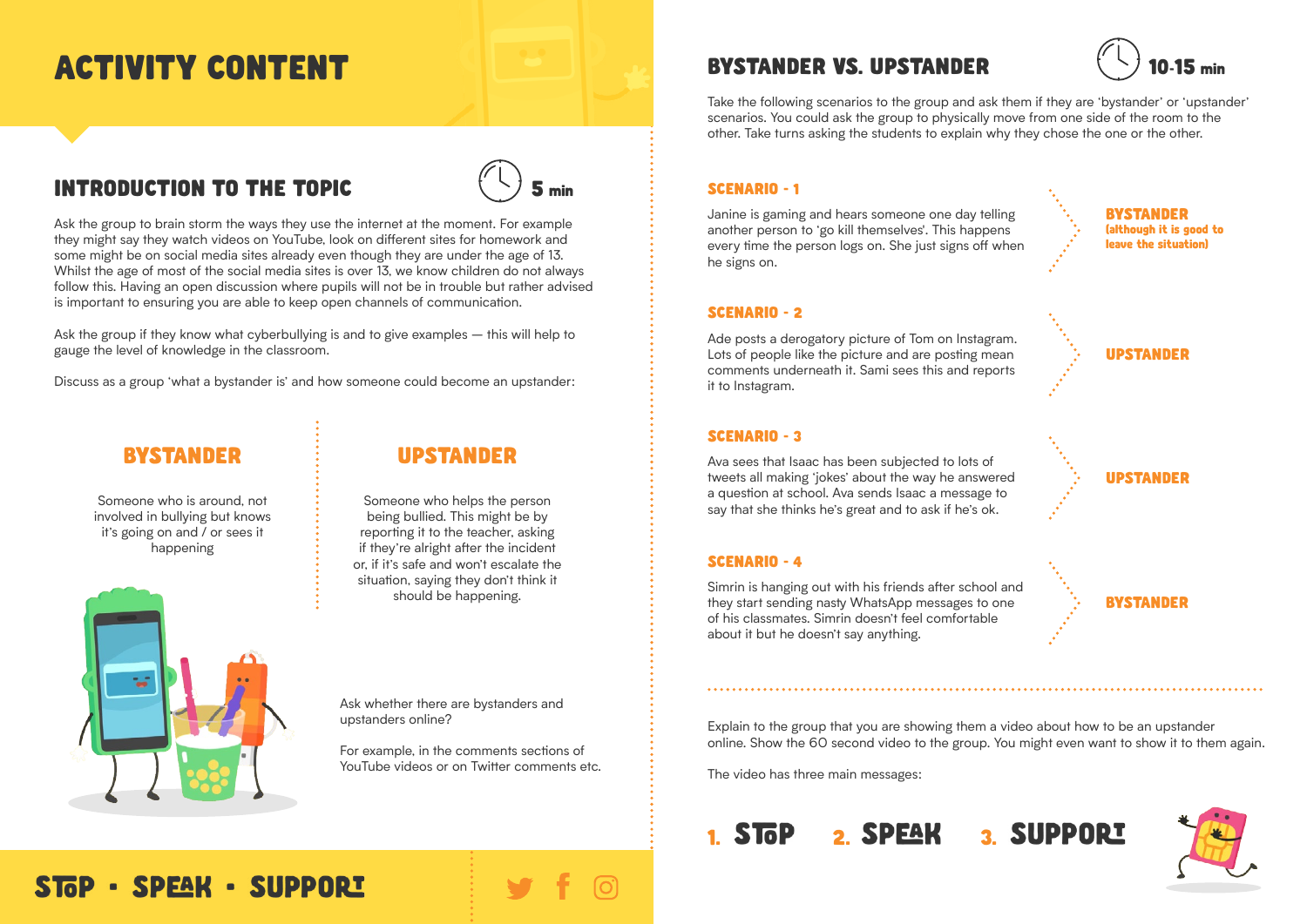## STOP, SPEAK, SUPPORT STRATEGY



Split the group into groups. Give each group the table below with the Stop, Speak, Support campaign.

## **STOP**

### EXTENSION IDEAS

You could ask your group to develop their own assembly to act out and explain the Stop, Speak, Support campaign themselves. They could show the video to the assembly and then explain it. Or they could even come up with their own version of the video and the slogan.

## STOP · SPEAK · SUPPORT

Show each group one of the three case studies below and ask them to develop their Stop, Speak, Support strategy which follow the campaign above. Give them 10-15 minutes to write down their suggestions. Then ask each group to share their strategy with the rest of the class.

#### 1. KIARA

If you heard this happening how would you be an online upstander? Use the Stop, Speak, Support campaign to help you come up with your answers.

Kiara has posted a video on YouTube of her reviewing her favourite artist's new album. Instead of getting lots of likes she's been getting lots of dislikes and people have started writing horrible comments on the video. Someone has also created a replica video mimicking her in a hurtful way. Kiara has asked people to stop it but it just seems to be getting worse.

• Take time out before getting involved, and don't share or like negative comments



- Try and get an overview of what's really going on
- Check the community guidelines for the site you're on

## **SPEAK**

If you saw this happening how would you be an online upstander? Use the Stop, Speak, Support campaign to help you come up with your answers.

#### 2. IOBAL AND GRACE

Iqbal and Grace love gaming they speak to each other all the time whilst playing the games and have recently started making friends online whilst gaming. However, there seems to be one or two people playing the games that have started targeting them and killing their avatars every time they play the game. They've also started threatening them over the speaker system.

### 3. BROOK

Brook has been experiencing bullying at school. She has recently found out that someone has created a fake Facebook profile of her and they have started posting some offensive photos of Brook and started spreading rumours about Brook that are pretty mean.

If you saw this happening how would you be an online upstander? Use the Stop, Speak, Support campaign to help you come up with your answers.

- Ask an adult or friend that you can trust for advice
- Use the report button on the social platform it's happening on



## **SUPPORT**

- Give the person being bullied a supportive message to let them know they're not alone
	-
- Encourage them to talk to someone they can trust
- Give the person being bullied a positive distraction from the situation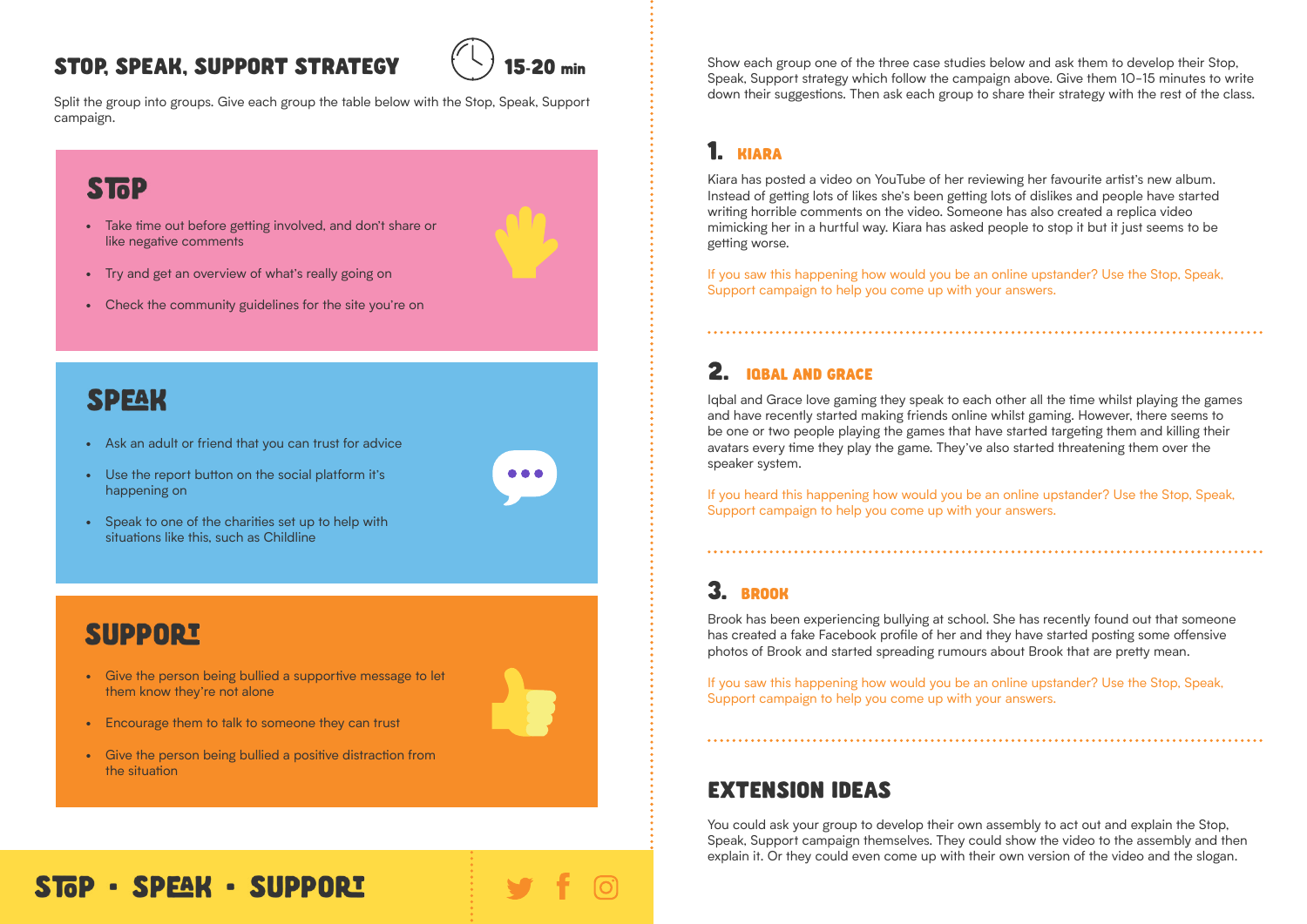Below is a list of other cyberbullying resources from across the anti-bullying sector that might be useful to you. It is not exhaustive but hopefully gives you an idea of all the amazing resources and support out there to help you continue bringing your ideas to life!

- Anti-Bullying Alliance cyberbullying information and tools
- Anti-Bullying Alliance free CPD Online training (including a module on cyberbullying)
- Childnet International cyberbullying guidance for schools
- Childnet International resources for teachers and professionals
- Department for Education preventing bullying guidance
- Diana Award (Anti-Bullying Pro) resources
- NSPCC / bullying and cyberbullying resources
- South West Grid for Learning
- Think U Know supporting schools to deliver education and raise awareness of online child exploitation and abuse
- UK Council for Child Internet Safety (UKCCIS)
- UK Safer Internet Centre where you can find e-safety tips, advice and resources to help children and young people stay safe online
- UK Safer Internet Centre Professionals Online Safety Helpline (POSH)



## STOP · SPEAK · SUPPORT

## OTHER USEFUL RESOURCES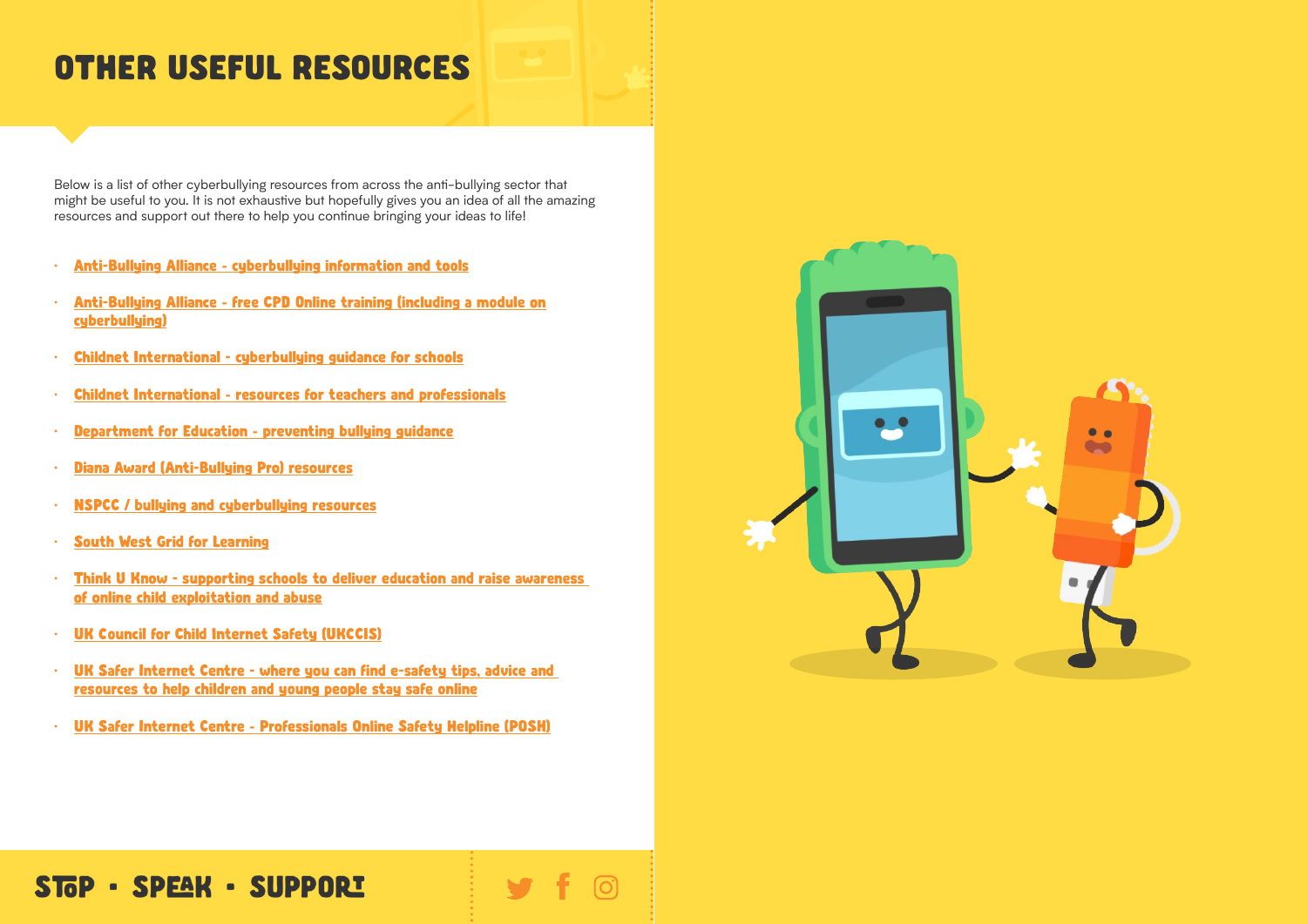## DIANA AWARD

The Diana Award is a charity legacy to Princess Diana's belief that young people have the power to change the world. We foster, inspire and develop positive change in the lives of young people - giving them the skills, tools and courage to create change in their lives, the lives of those around them and in their communities, very often, in the face of huge adversity.

We do these through four core programmes:

- 1. The Diana Award, continues to shine a spotlight on outstanding young people through a retrospective nomination process.
- 2. Our peer-led **Anti-Bullying Campaign**, enables young people to change the attitudes, behaviours and culture of bullying both offline and online through a multifaceted approach.
- 3. Our structured Mentoring Programme builds resilience and character for the most vulnerable young people in our society, helping them gain key competencies needed to navigate life successfully.
- 4. And our Inspire Series Programme, supports and enables young people to take positive action in their communities, helping them build leadership skills.

## THE ROYAL FOUNDATION TASKFORCE ON THE PREVENTION OF CYBERBULLYING

The Royal Foundation Taskforce on the Prevention of Cyberbullying was established by The Royal Foundation of The Duke and Duchess of Cambridge and Prince Harry to work with the technology industry to develop a series of commitments to help prevent the cyberbullying of children and young people, together with the guidance and expertise of charities, not-for-profit organisations and independent advisors. The Taskforce launched in May 2016 to develop an industry-wide response to the online bullying of young people.

- As part of The Royal Foundation's Taskforce on the Prevention of Cyberbullying, a panel of young people have developed a campaign to encourage other young people to take three simple steps when you see bullying online.
- The 'Stop, speak, support' campaign has been created in response to 11-16 year olds saying that while they enjoy social media, games and online forums, that it is the only area of their lives that they feel does not have clear expectations or standards of behaviour they should all adhere to.

## STOP · SPEAK · SUPPORT





## ABOUT OUR ORGANISATIONS

## ANTI-BULLYING ALLIANCE

The Anti-Bullying Alliance is a unique coalition of organisations and individuals, working together to achieve our vision to: stop bullying and create safer environments in which children and young people



can live, grow, play and learn. We welcome membership from any organisation or individual that supports this vision and support a free network of thousands of schools and colleges.

The ABA has three main areas of work:

- Supporting learning and sharing best practice through membership;
- Raising awareness of bullying through Anti-Bullying Week and other coordinated, shared campaigns;
- Delivering programme work at a national and local level to help stop bullying and bring lasting change to children's lives;

We provide expertise in relation to all forms of bullying between children and young people. The Anti-Bullying Alliance was established by the **NSPCC** and the National Children's Bureau in 2002 and is hosted by the National Children's Bureau.

#### NSPCC

![](_page_6_Picture_11.jpeg)

Together we can help children who've been abused

to rebuild their lives. Together we can protect

children at risk. And, together, we can find the best ways of preventing child abuse from ever happening.

We change the law. We visit schools across the country, helping children understand what abuse is. And, through our Childline service, we give young people a voice when no one else will listen.